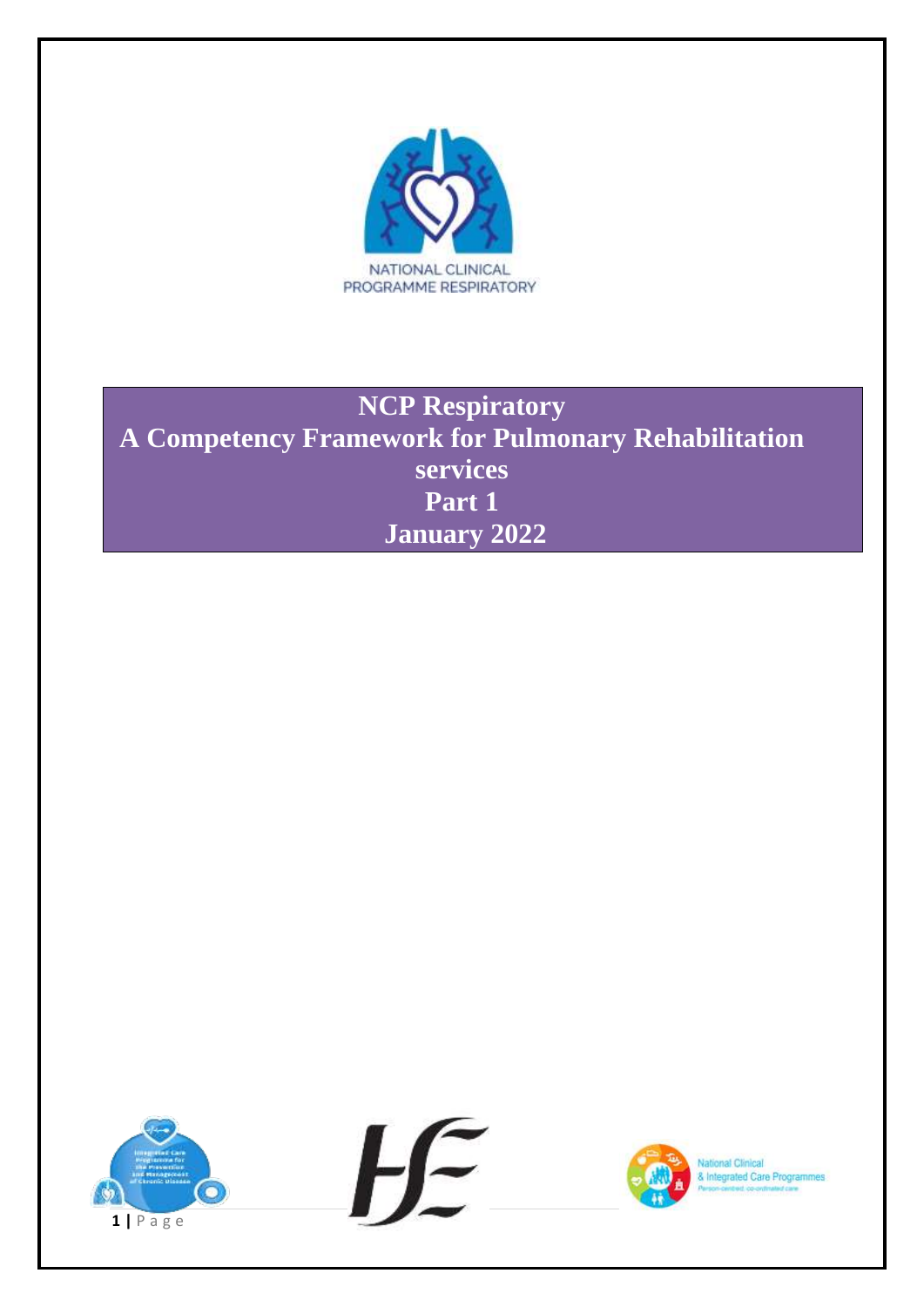# **Introduction**

This document was developed by the NCP Respiratory to support the "Guidance document for setting up a pulmonary rehabilitation programme for healthcare professionals 2020"(1) and to support the rollout of full time permanent pulmonary rehabilitation services and teams through the Enhanced Community Care project over the coming years. A new community model will see an increased number of integrated pulmonary rehabilitation services (PRS) coordinated across the country.

Community Healthcare Networks (CHN) will provide the foundation and organisational structure through which integrated care for COPD will be provided locally within the new Regional Health Areas (RHA). The CHN will support the GP- led chronic disease management contract including conditions such as COPD and asthma. Each CHN will cover a population of approximately 50,000 people. Three geographically adjoined CHNs will act as a point of access to specialist ambulatory care teams (Hubs) within the community. The three networks will total approximately 150,000 populations. The three networks will have direct links to a local acute hospital service. The CHNs together with the Chronic Disease Management Community Specialist Ambulatory Teams (Hubs) will provide specialist support to the GP in managing COPD in the community and ultimately preventing unnecessary hospital admissions, supporting early discharge and bringing care closer to the patient's home. This includes a new full time pulmonary rehabilitation service in each hub.

A comprehensive national needs assessment for pulmonary rehabilitation services published in 2017 reported that services were considered well below capacity at national level. Significant gaps in service provision and regional variation were identified. It recommended that at a minimum the capacity for pulmonary rehabilitation needed to be increased by 89% in order to meet the existing requirement for patients discharged following an acute exacerbation. To improve access to PR the community specialist ambulatory team (hub) will have a designated Community Pulmonary Rehabilitation team. This pulmonary rehabilitation team will comprise of new roles including a clinical specialist physiotherapist coordinator, a clinical nurse specialist in pulmonary rehabilitation and a basic grade physiotherapist in pulmonary rehabilitation as well as administrative support. This team will provide PRS to their 3 mapped networks population. This will facilitate clear pathways to provide a continuum of care for COPD in keeping with the NCP Respiratory End to End model of care (2019) and the NCEC Guideline no 27 Management of COPD (2021).

# **Background and Context**

Pulmonary rehabilitation is defined as "a comprehensive intervention based on a thorough patient assessment followed by patient tailored therapies which include, but are not limited to, exercise training, education and behaviour change, designed to improve the physical and psychological condition of people with chronic respiratory disease and to promote the longterm adherence to health enhancing behaviours" (2).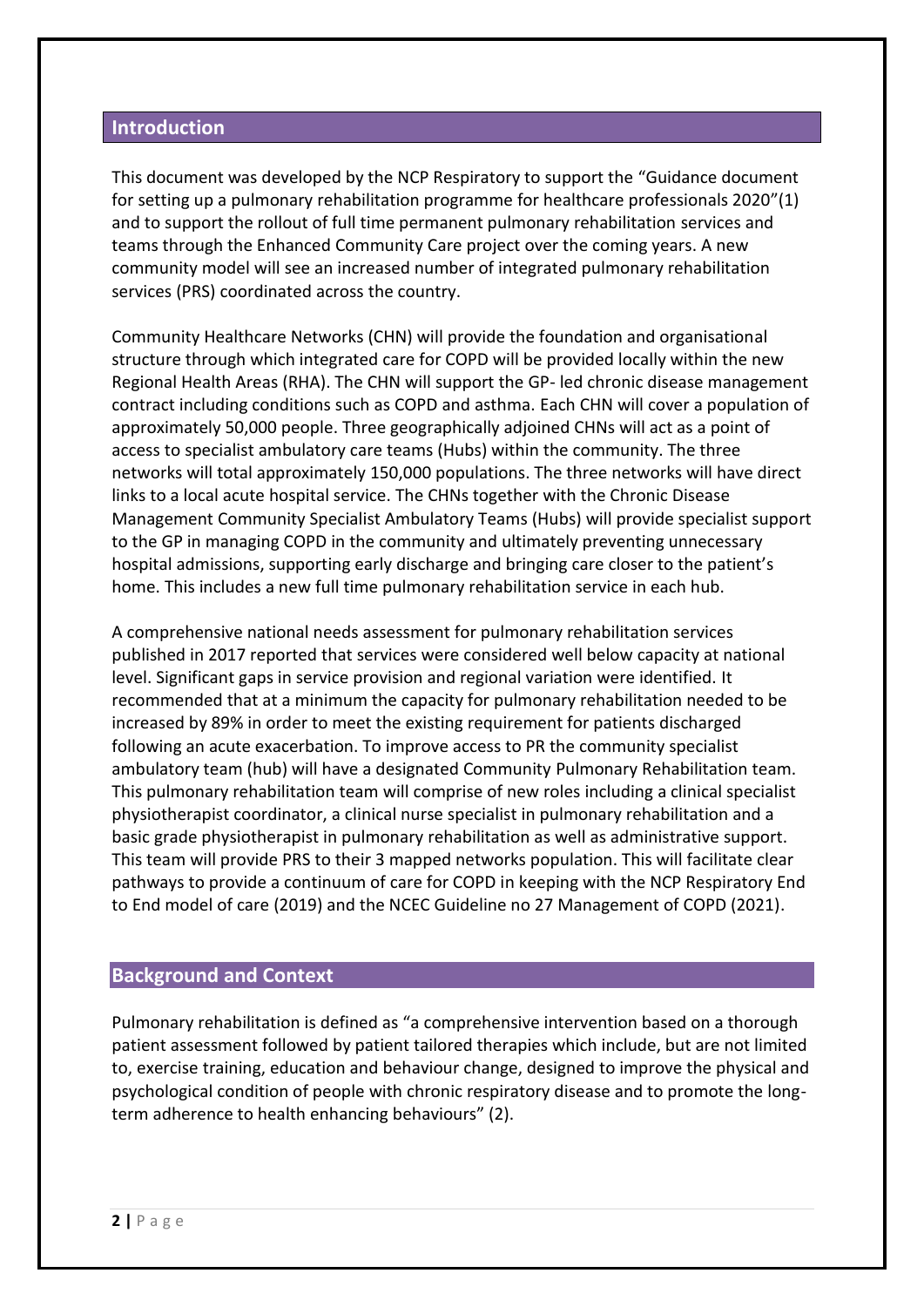Pulmonary rehabilitation (PR) plays an integral role in the management of patients with obstructive airways disease and in the management of other chronic respiratory conditions where symptoms of breathlessness impact negatively on exercise capacity and quality of life.

It is an effective intervention for improving quality of life, decreasing dyspnoea, and increasing exercise tolerance in patients with chronic respiratory diseases (3). Pulmonary rehabilitation supports self- management which enables with chronic lung disease to better understand and manage their condition. Many studies including the 2015 Health Technology Assessment by HIQA on self-management services identified Pulmonary Rehabilitation as one of the most cost effective methods of supporting patients to selfmanage and improve service user outcomes (4).

The HSE "National Framework for integrated prevention and management of chronic disease in Ireland 2020- 2025" and the "End to End Model of Care for COPD 2019" (5-6) both support the implementation of an integrated care programme for COPD focusing on community investment to reduce the pressure on acute services and deliver increased quality of care for patients delivered closer to home. This supports the realignment of care towards the community called for in Sláintecare and prioritises services in the community. The End to End Model of care for COPD (2019) showed the progression of an end to end model across the spectrum of care and into the enhanced community setting. This model along with the National Framework for integrated prevention and management of chronic disease in Ireland 2020-2025 support the implementation of services and care pathways that support the development of ambulatory care services for COPD to reduce hospital admission rates and hospital bed usage. This model of care supports people to live well within the community, with ready and equitable access to General Practitioner (GP) review, diagnostics, Health and Social Care Professionals (HSCP) input and specialist opinion, as required.

Pulmonary rehabilitation services as with a lot of other services had to adapt during the COVID 19 pandemic and developed into a "hybrid model". This allowed services to continue to run in a virtual format where possible as well as face to face when public health guidelines allowed. This model will remain in place for the future (7).

# **Minimum standards for service provision and staff competency**

In order to support the provision of comprehensive quality pulmonary rehabilitation services we need to develop two primary areas.

- 1. Standards for service provision
- 2. Competency framework

# **Standards for service provision**

In 2018, the Royal College of Physicians in England, in partnership with the National Asthma and COPD Audit Programme, developed the Pulmonary Rehabilitation Services Accreditation Scheme (PRSAS) with the aim of assuring a quality assurance process in the delivery of pulmonary rehabilitation services England (8). To support this process, a document was developed which identified seven standards to guide the scheme.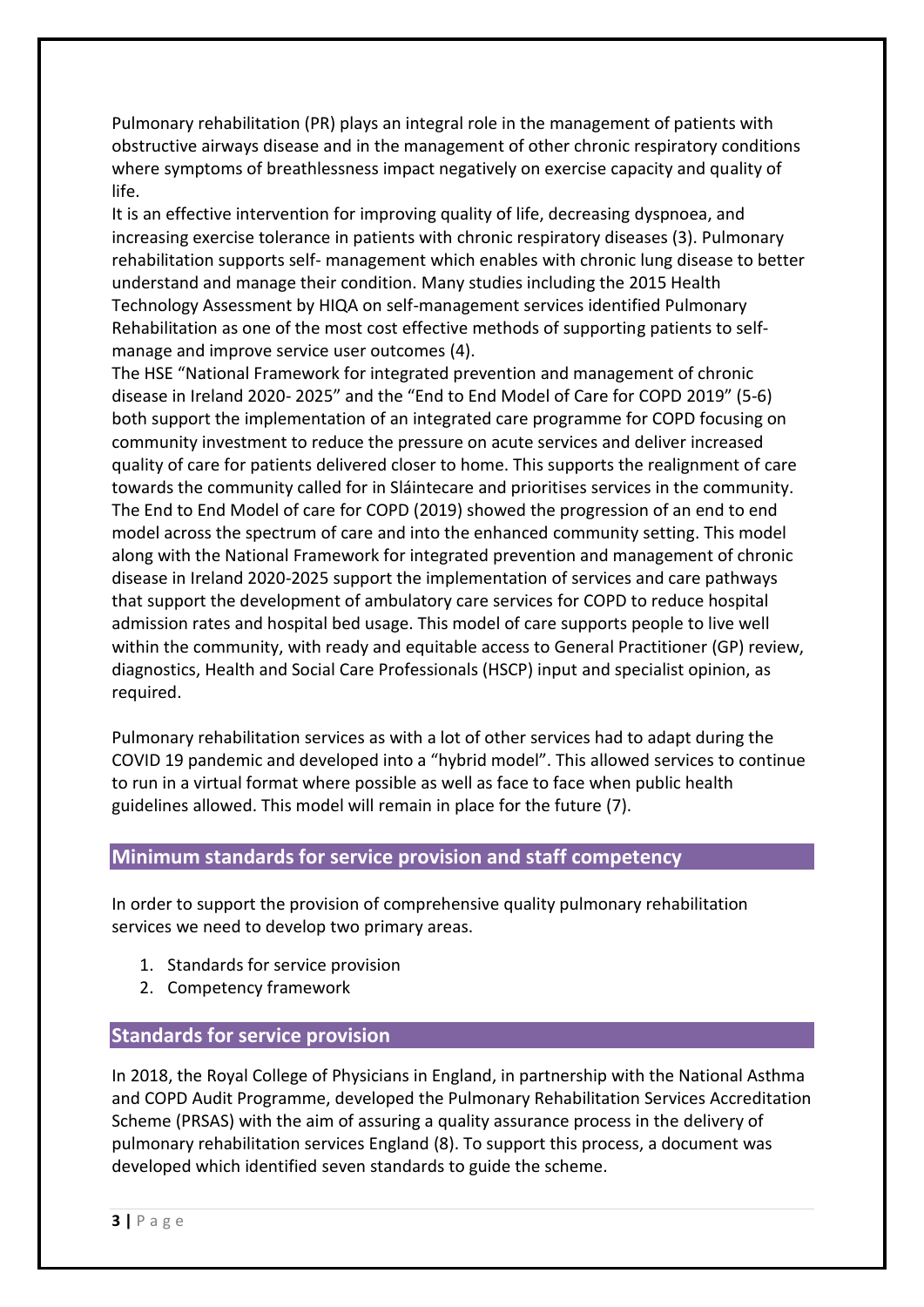- Leadership, strategy and management.
- Systems to support service development.
- Person centered treatment and/or care.
- Risk and safety.
- Clinical effectiveness.
- Staffing a clinical service.
- Improvement, innovation and transformation.

These standards were updated in [2020](https://www.nice.org.uk/guidance/qs10/chapter/Quality-statement-4-Pulmonary-rehabilitation-for-stable-COPD-and-exercise-limitation) and readers are referred to this document for audit of their own service standards.

# **Health Care Professionals Competency Framework**

Pulmonary rehabilitation is a service administered by an interdisciplinary team focused on improving functional status, reducing dyspnoea, and improving quality of life for patients with chronic respiratory disorders. To effectively deliver a quality program, health care providers of PRS must be competent in understanding and demonstrating their ability to meet the patients' needs and goals and tailoring a pulmonary rehabilitation programme to achieve this.

Competency development for any discipline or program involves describing the knowledge and skills needed to provide the services (9). In 2014 the AACVPR statement recognised five core competencies for health professionals to meet the dynamic needs of the health care system (10). These competencies are patient-centred care, interdisciplinary teams, evidence-based practice, quality improvement, and informatics (11).

It is acknowledged that individual teams can differ greatly in staffing, skill mix and roles; teams can also work differently depending on local pathways and patient demographics. It was therefore recognised that a single competency document would provide a structured framework, meeting the needs of all service areas whilst avoiding duplication of competence assessment. Over the coming 12 months as the integrated PRS and teams are recruited and services expand more specific competencies related to the individual professionals will be developed with the relevant professional bodies.

The overall purpose of these two documents is to:

- Identify knowledge and skills required for pulmonary rehabilitation services.
- $\bullet$  Identify staff learning and development needs.
- Guide continuing professional development.
- Serve as a document to support professional and clinical supervision.

The documents use a common framework of knowledge and skills. The accompanying competency framework Part 2 document covers the following competencies.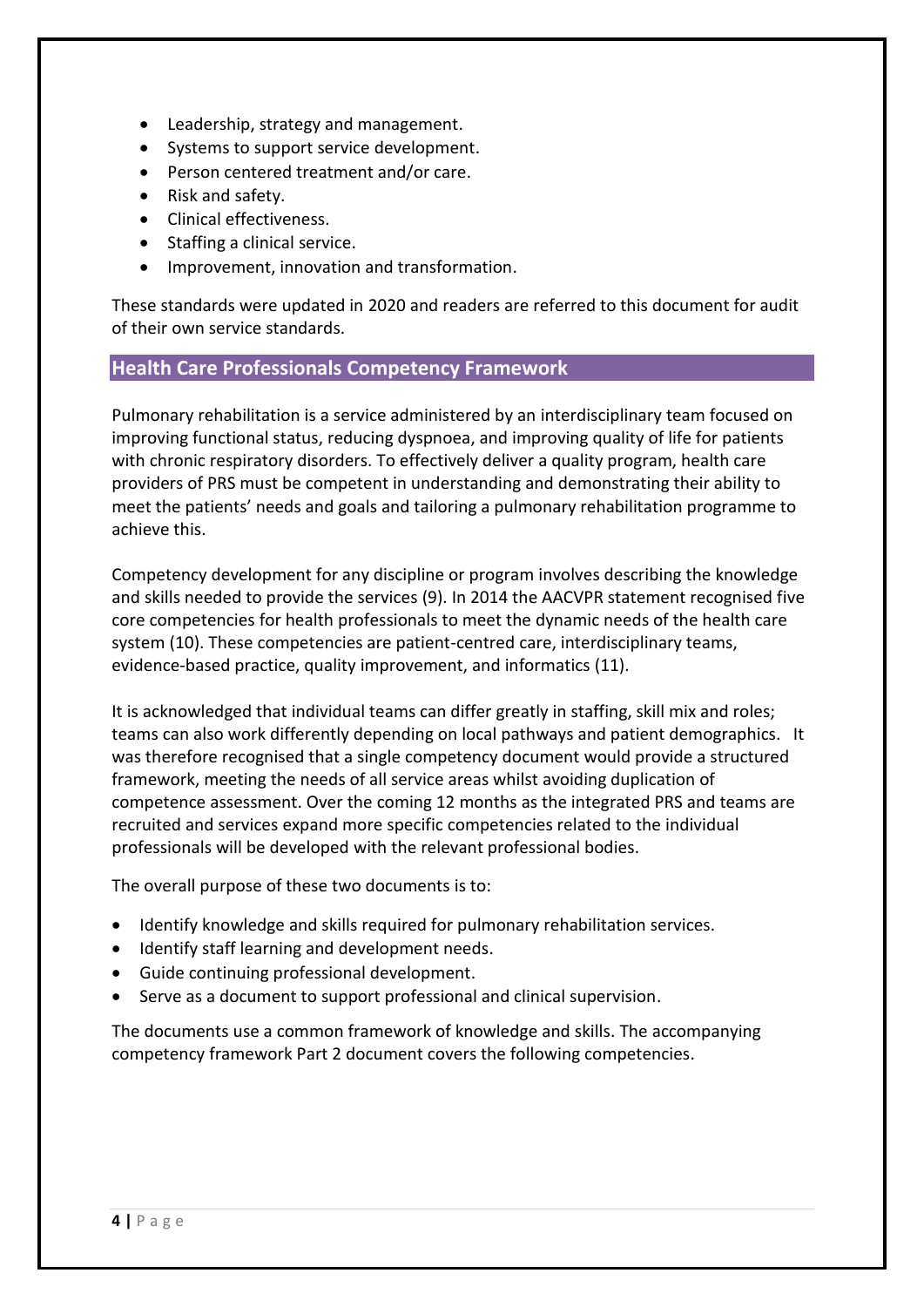#### **Clinical Competencies include:**

- Clinical knowledge.
- Core Assessment.
- Assessment of Dyspnoea.
- Exercise Testing.
- Exercise training and prescription.
- Preparing the individual for supervised exercise.
- Leading and delivering the supervised exercise session.
- Managing the unwell patient.
- Collaborative self-management support including psychosocial and multidisciplinary team education.
- Virtual pulmonary rehabilitation.
- Forward planning.

#### **Operational/service competencies include:**

- Preparing and adapting environment and equipment.
- Service planning and management.
- Service evaluation.

It is proposed that as the pulmonary rehabilitation services and teams are embedded over the coming years that these competencies will be reviewed with the relevant professional bodies and become more specific for each profession.

Until this time the NCP Respiratory considers the following points must be considered when setting up or working in a PRS:

- 1. Programme provision by suitably qualified members of the multidisciplinary team, paying attention to the individual needs of patients and carers.
- 2. Defined role of individuals running the programme.
- 3. Classes are led by a healthcare professional competent in exercise prescription.
- 4. Inclusion of individualized physical training, disease education, self-management, nutritional management, psychological, social and behavioural intervention.
- 5. Development/adoption of Quality Standards for PR and review.
- 6. Development of standardised education and training of workforce.
- 7. Continuous audit of effectiveness in terms of clinical outcome measures, and both clinical and cost effectiveness.
- 8. Patient centered and accessible to all that need it.
- 9. Prioritize investment in PR services to include virtual technology.
- 10. Future research to focus on new opportunities and not pulmonary rehabilitation versus conventional treatment.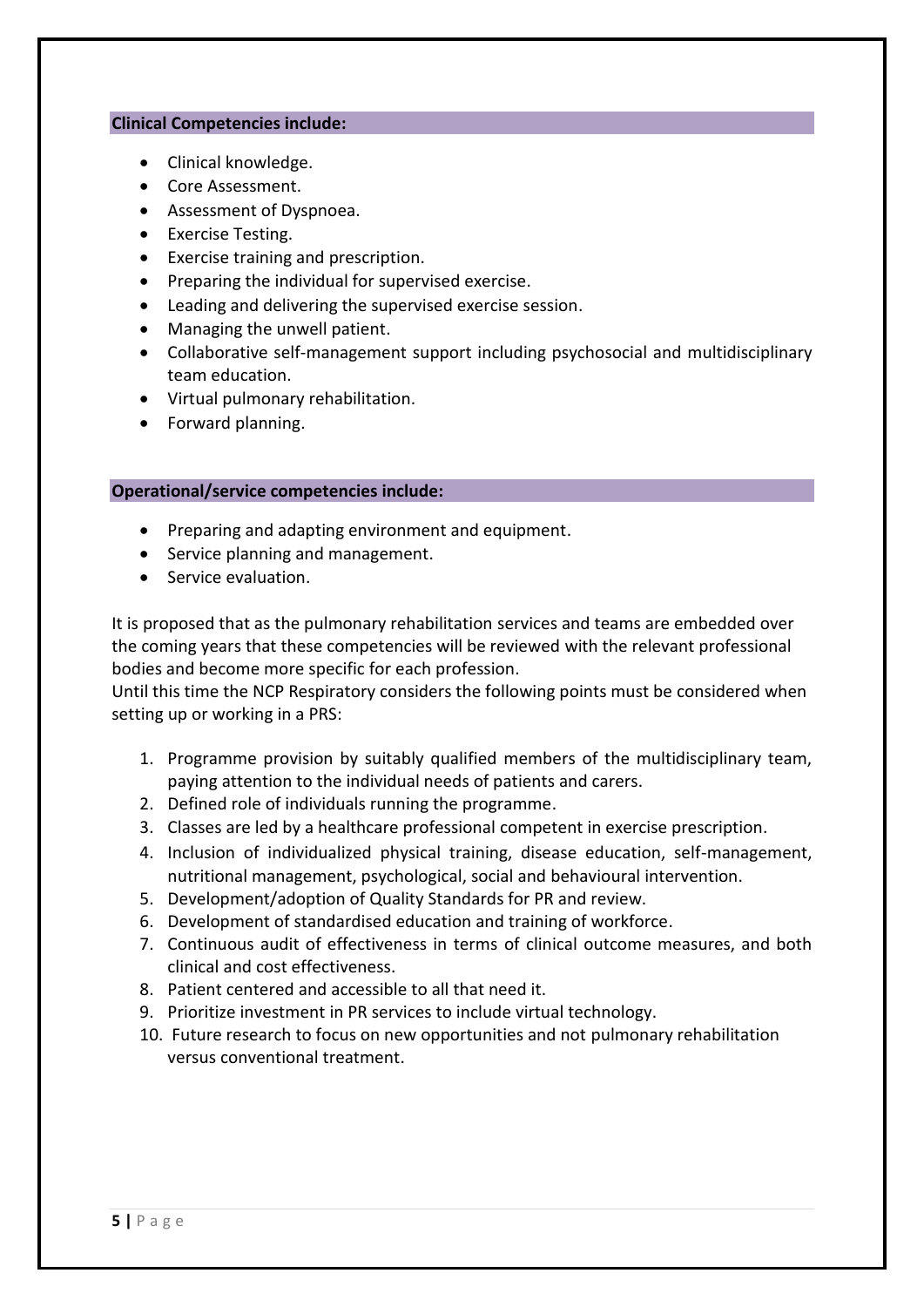### **Acknowledgements**

Thank you to the frontline nurses and physiotherapists and dieticians as well as the selfmanagement support coordinators who provided feedback on this document.

# **NCP Working Group on this document**

Dr Desmond Murphy, Clinical Lead Susan Curtis, Programme Manager Angela Ryan HSCP Lead Dr Mark O Kelly, ICGP Rep

# **References:**

- 1. NCP Respiratory (2020) Guidance document for setting up a pulmonary rehabilitation programme for healthcare professionals [https://www.hse.ie/eng/about/who/cspd/ncps/copd/resources/hse-guidance](https://www.hse.ie/eng/about/who/cspd/ncps/copd/resources/hse-guidance-document-on-pulmonary-rehabilitation.pdf)[document-on-pulmonary-rehabilitation.pdf](https://www.hse.ie/eng/about/who/cspd/ncps/copd/resources/hse-guidance-document-on-pulmonary-rehabilitation.pdf)
- 2. Spruit MA, Singh SJ, Garvey C, et al. An official American Thoracic Society/European Respiratory Society Statement: Key concepts and advances in pulmonary rehabilitation. Am J Respir Crit Care Med. 2013; 188: e13 – e64.
- 3. Nici L , Donner C , Wouters E , et al. American Thoracic Society/ European Respiratory Society statement on pulmonary rehabilitation. Am J Respir Crit Care Med. 2006 ; 173 : 1390 – 1413
- 4. Health Information and Quality Authority (HIQA) 2015. Health technology assessment of chronic disease self-management support interventions. (online) Available From: https://www.hiqa.ie/sites/default/files/2017-01/DSM-COPD.pdf (accessed 24 May 2020)
- 5. HSE (2020) National Framework for integrated prevention and management of chronic disease in Ireland 2020- 2025" [https://www.hse.ie/eng/about/who/cspd/icp/chronic-disease/documents/national](https://www.hse.ie/eng/about/who/cspd/icp/chronic-disease/documents/national-framework-integrated-care.pdf)[framework-integrated-care.pdf](https://www.hse.ie/eng/about/who/cspd/icp/chronic-disease/documents/national-framework-integrated-care.pdf)
- 6. NCP Respiratory (2019) End to End Model of Care for COPD [https://www.hse.ie/eng/about/who/cspd/ncps/copd/moc/end-to-end-copd-model](https://www.hse.ie/eng/about/who/cspd/ncps/copd/moc/end-to-end-copd-model-of-care-december-2019.pdf)[of-care-december-2019.pdf](https://www.hse.ie/eng/about/who/cspd/ncps/copd/moc/end-to-end-copd-model-of-care-december-2019.pdf)
- 7. NCP Respiratory (2020) Guidance for setting up virtual pulmonary rehabilitation for COPD & asthma during the COVID 19 pandemic " & "Guidance for setting up virtual pulmonary rehabilitation for patients following COVID 19" [https://www.hse.ie/eng/about/who/cspd/ncps/copd/resources/programme](https://www.hse.ie/eng/about/who/cspd/ncps/copd/resources/programme-documents-resources.html)[documents-resources.html](https://www.hse.ie/eng/about/who/cspd/ncps/copd/resources/programme-documents-resources.html) [https://hse.drsteevenslibrary.ie/ld.php?content\\_id=32965401](https://hse.drsteevenslibrary.ie/ld.php?content_id=32965401)
- 8. Royal College of Physicians (2020) pulmonary rehabilitation services accreditation scheme Accreditation standards and guidance for the public[.https://www.prsas.org/CMS/UploadedDocuments/Scheme/Scheme4/PRSAS\\_](https://www.prsas.org/CMS/UploadedDocuments/Scheme/Scheme4/PRSAS_Accreditation%20standards%20and%20guidance%20for%20the%20public_September%202020.pdf)